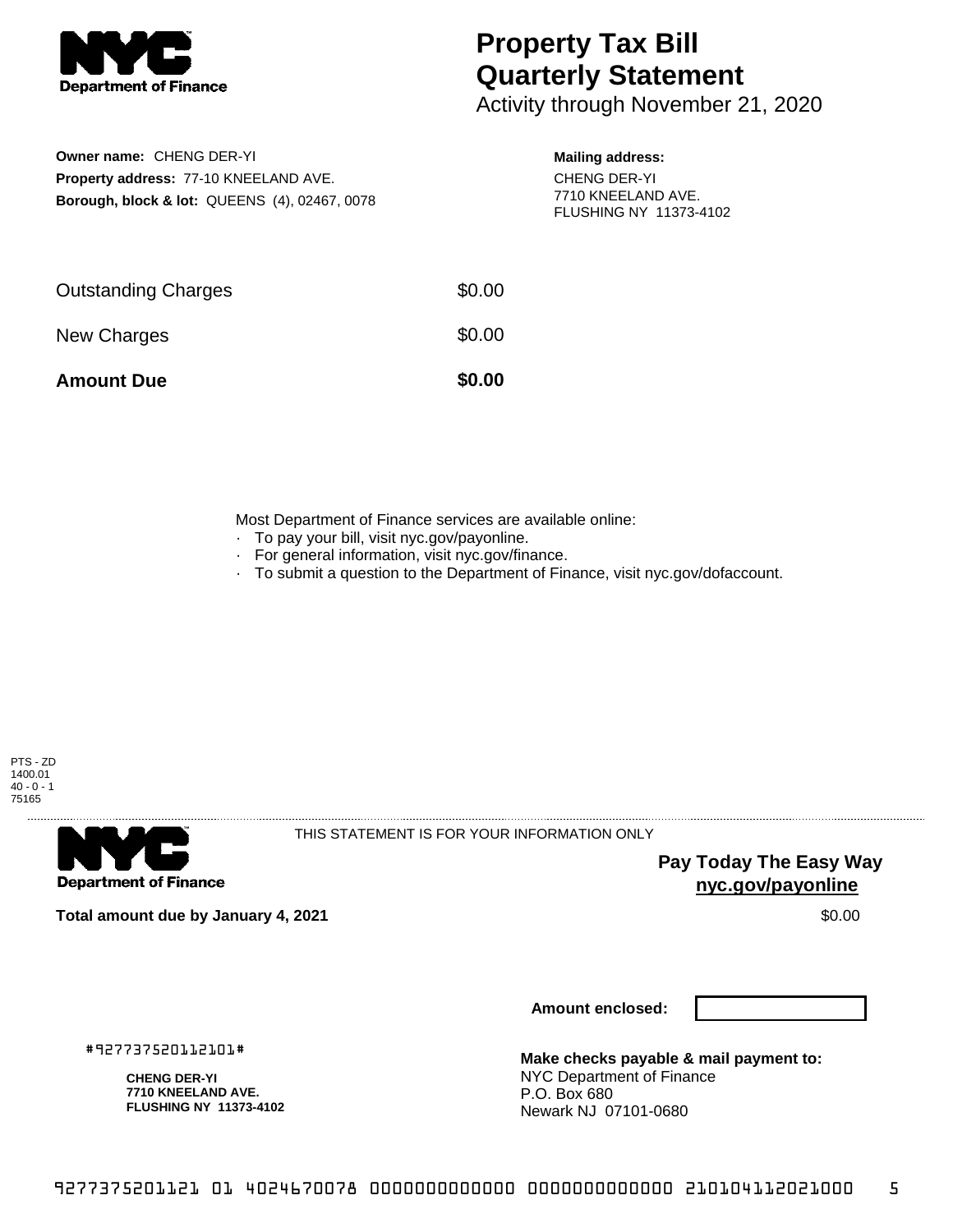

| <b>Previous Charges</b>                                             |                      |                 | Amount                         |
|---------------------------------------------------------------------|----------------------|-----------------|--------------------------------|
| Total previous charges including interest and payments              |                      |                 | \$0.00                         |
| <b>Current Charges</b>                                              | <b>Activity Date</b> | <b>Due Date</b> | Amount                         |
| Finance-Property Tax<br><b>Adopted Tax Rate</b><br>Payment Adjusted | 01/01/2021           | 01/01/2021      | \$0.00<br>$$-19.06$<br>\$19.06 |
| <b>Total current charges</b>                                        |                      |                 | \$0.00                         |
| <b>Tax Year Charges Remaining</b>                                   | <b>Activity Date</b> | Due Date        | Amount                         |
| Finance-Property Tax<br>Adopted Tax Rate                            |                      | 04/01/2021      | \$0.00<br>$$-19.06$            |
| <b>Early Payment Discount</b><br>Payment Adjusted                   | 01/01/2021           | 04/01/2021      | \$0.19<br>\$18.87              |
| Total tax year charges remaining                                    |                      |                 | \$0.00                         |
| <b>Overpayments/Credits</b>                                         | <b>Activity Date</b> | <b>Due Date</b> | Amount                         |
| <b>Credit Balance</b>                                               |                      | 07/01/2020      | $$-37.93$                      |
| Total overpayments/credits remaining on account                     |                      |                 | \$37.93                        |

You must apply for a refund or a transfer of credits resulting from overpayments within six years of the date of **the overpayment or credit. Please note that overpayments and credits are automatically applied to unpaid taxes.**

## **Home banking payment instructions:**

- 1. **Log** into your bank or online bill pay website.
- 2. **Add** the new payee: NYC DOF Property Tax. Enter your account number, which is your boro, block and lot, as it appears here: 4-02467-0078 . You may also need to enter the address for the Department of Finance. The address is P.O. Box 680, Newark NJ 07101-0680.
- 3. **Schedule** your online payment using your checking or savings account.

## **Did Your Mailing Address Change?** If so, please visit us at **nyc.gov/changemailingaddress** or call **311.**

When you provide a check as payment, you authorize us either to use information from your check to make a one-time electronic fund transfer from your account or to process the payment as a check transaction.